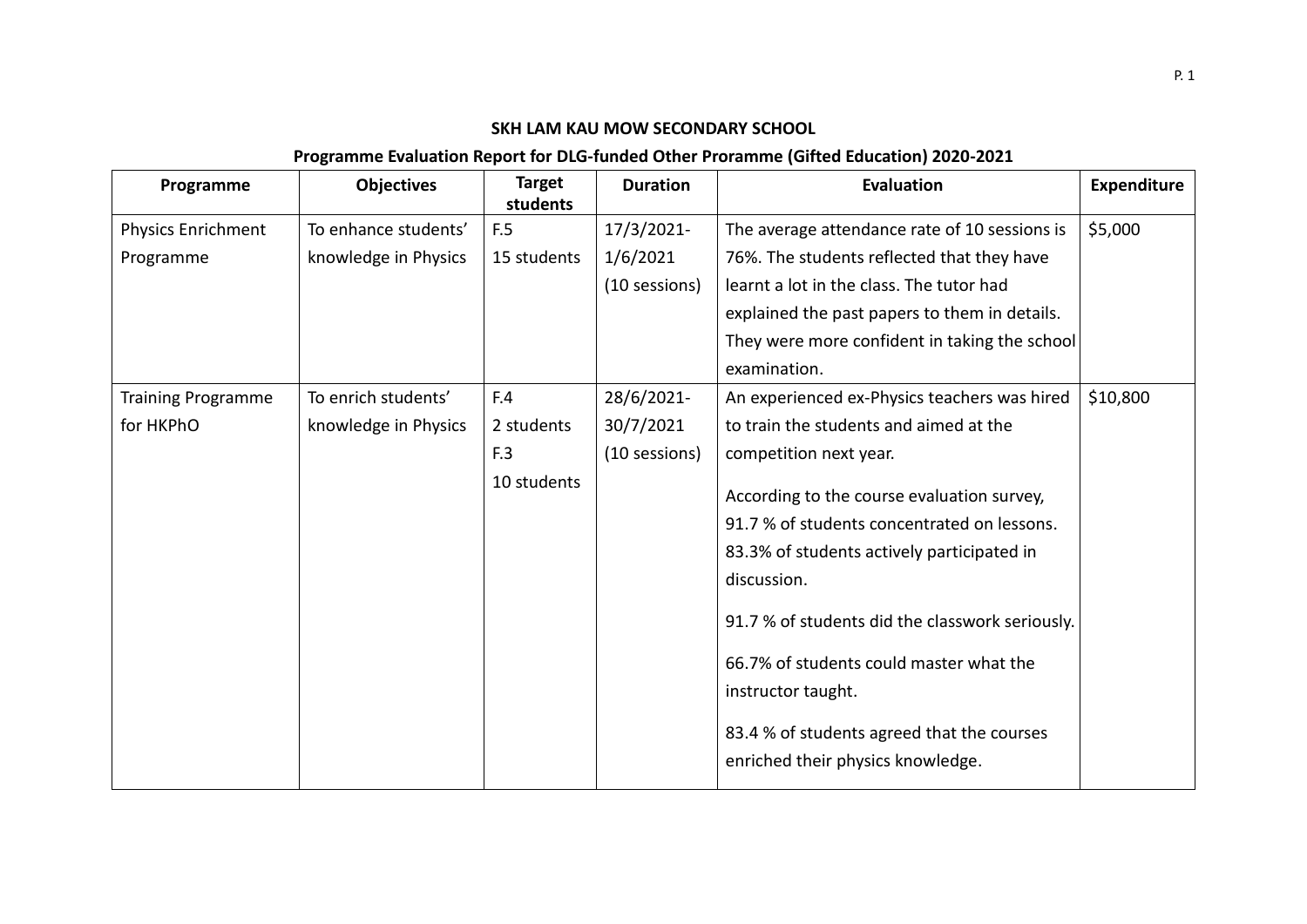|                              |                                                                                                                                                                                                                                                                                                                                          |                   |                                             | 91.7 % of students agreed that the courses<br>aroused their interest in physics.                                                                                                                                                                                                                                                                                                                                                                                                                                                                                                                                  |             |
|------------------------------|------------------------------------------------------------------------------------------------------------------------------------------------------------------------------------------------------------------------------------------------------------------------------------------------------------------------------------------|-------------------|---------------------------------------------|-------------------------------------------------------------------------------------------------------------------------------------------------------------------------------------------------------------------------------------------------------------------------------------------------------------------------------------------------------------------------------------------------------------------------------------------------------------------------------------------------------------------------------------------------------------------------------------------------------------------|-------------|
| Music-In-School<br>Programme | Provide teaching<br>service on the<br>programme to<br>students studying in<br>the school who will sit<br>for the Music<br><b>Examination of HKDSE</b><br>in 2022                                                                                                                                                                         | F.5<br>2 students | Sep 2020-<br><b>Jul 2021</b><br>(114 hours) | Students have three-hour-classes once a week.<br>According to the comments from teachers in<br>Hong Kong Secondary School Music Education,<br>our student performed well.                                                                                                                                                                                                                                                                                                                                                                                                                                         | \$14,381.60 |
| <b>Public Speaking Class</b> | To polish elite students F.4-F.6<br>eloquence and<br>presentation skills in<br>public speaking<br>To enhance students<br>confidence in speaking<br>in front of an audience<br>To prepare students to<br>join speech<br>competitions (Hong<br>Kong Speech Festival/<br><b>HKFY Public Speaking</b><br>Contest) and<br>performance on Open | 10 students       | Oct 2020 -<br>May 2021<br>(10 sessions)     | Partially achieved because not all target<br>students were able to meet the coach in the<br>designated training sessions. However,<br>students who managed to join the training<br>sessions reported becoming more confident<br>with delivering speech in front of an audience.<br>In total, 6 students have joined the training.<br>The alumni's support has alleviated teachers'<br>coaching workload and 3 out of 6 students<br>have got awards, including the champion, the<br>second and the third. Students made<br>improvement in presentation and speech and<br>the outstanding students showcased in the | \$4,750     |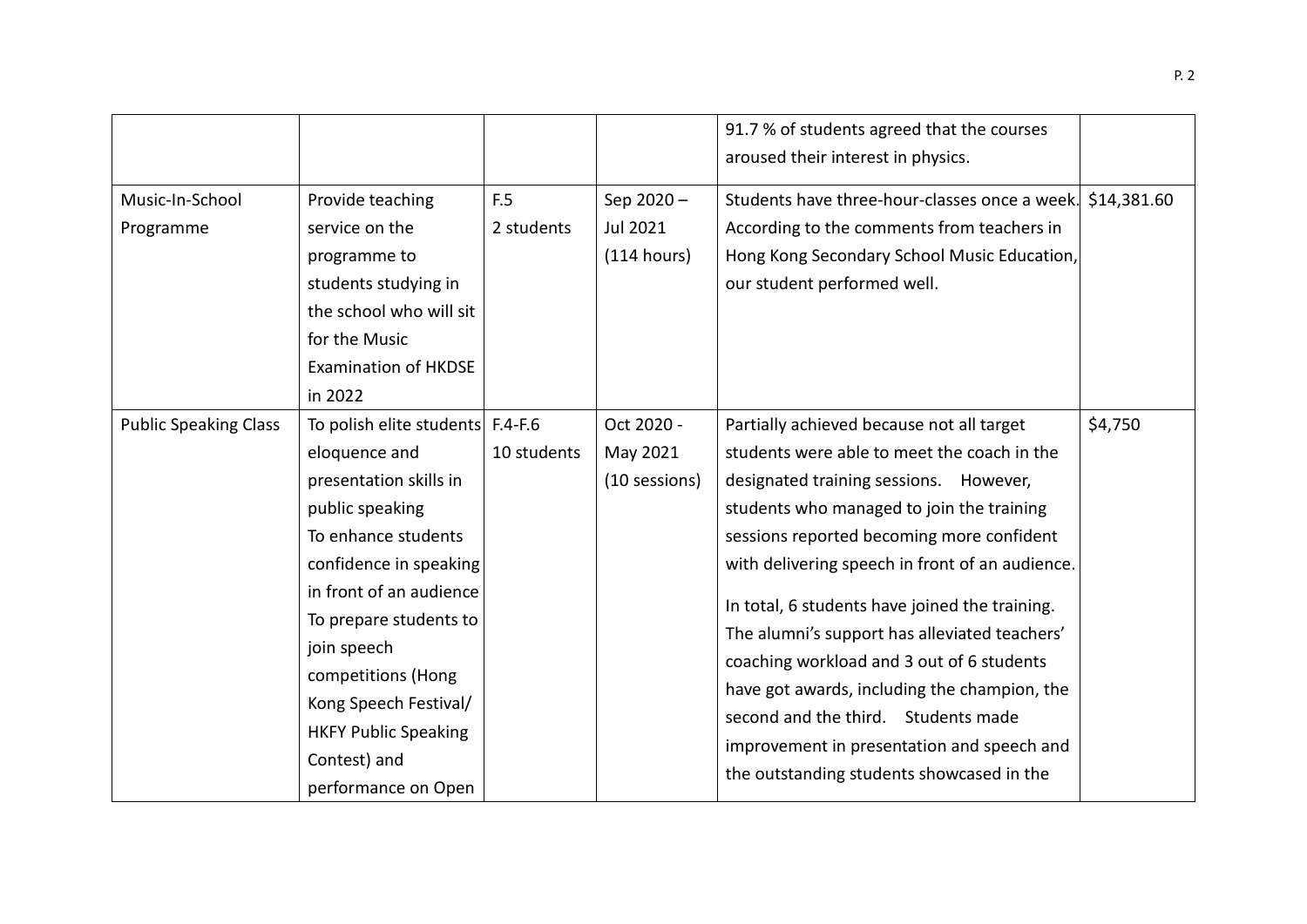|                          | Day                              |             |               | winners' performance in April, which can help      |         |
|--------------------------|----------------------------------|-------------|---------------|----------------------------------------------------|---------|
|                          |                                  |             |               | motivate more students to join speech events       |         |
|                          |                                  |             |               | to hone their speaking skills.                     |         |
|                          |                                  |             |               |                                                    |         |
| <b>Dramatic Duologue</b> | To polish elite students F.4-F.6 |             | Oct 2020 -    | It was cancelled due to the outbreak of COVID- \$0 |         |
| (Basic) Class            | eloquence and                    | 10 students | May 2021      | 19 and school suspension.                          |         |
|                          | presentation skills in           |             | (10 sessions) |                                                    |         |
|                          | public speaking                  |             |               |                                                    |         |
|                          | To enhance students              |             |               |                                                    |         |
|                          | confidence in speaking           |             |               |                                                    |         |
|                          | in front of an audience.         |             |               |                                                    |         |
|                          | To prepare students to           |             |               |                                                    |         |
|                          | join speech                      |             |               |                                                    |         |
|                          | competitions (Hong               |             |               |                                                    |         |
|                          | Kong Speech Festival/            |             |               |                                                    |         |
|                          | <b>HKFY Public Speaking</b>      |             |               |                                                    |         |
|                          | Contest) and                     |             |               |                                                    |         |
|                          | performance on Open              |             |               |                                                    |         |
|                          | Day.                             |             |               |                                                    |         |
| Solo Verse Speaking      | To train students'               | $F.4-F.5$   | Oct 2020 -    | Objective has been achieved.                       | \$3,000 |
| Class                    | pronunciation &                  | 8 students  | May 2021      |                                                    |         |
|                          | delivery skills. To              |             | (12 sessions) | 4 students received training directly from the     |         |
|                          | prepare students for             |             |               | coach without any support from teachers. All       |         |
|                          | Hong Kong Schools                |             |               | of them got Merit in the Hong Kong Schools         |         |
|                          | Speech Festival                  |             |               | Speech Festival. Students commented that the       |         |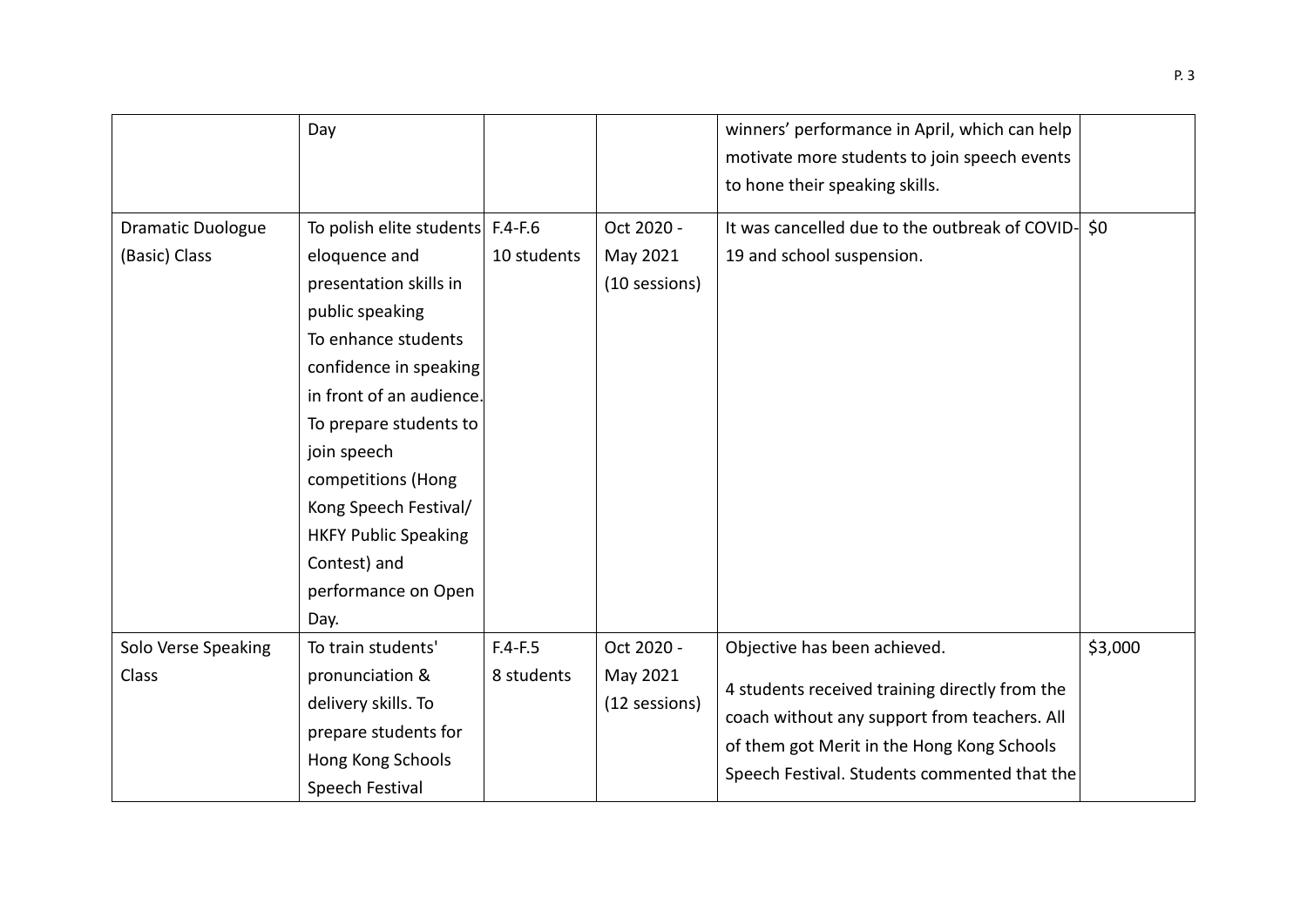|                         |                              |             |            | training was personalised and useful to hone       |            |
|-------------------------|------------------------------|-------------|------------|----------------------------------------------------|------------|
|                         |                              |             |            | their solo verse speaking skills.                  |            |
| Mathematics             | <b>Math Contest Training</b> | F.4         | 10 lessons | It was cancelled due to the outbreak of COVID-     | \$0        |
| Olympiad F. 4 Training  |                              | 5 students  |            | 19 and school suspension.                          |            |
| Class                   |                              |             |            |                                                    |            |
| <b>Mathematics</b>      | <b>Math Contest Training</b> | F.5         | 10 lessons | It was cancelled due to the outbreak of COVID-     | \$0        |
| Olympiad F.5 Training   |                              | 5 students  |            | 19 and school suspension.                          |            |
| Class                   |                              |             |            |                                                    |            |
| Mathematics F.6         | To provide extended          | F.6         | 10 lessons | It was cancelled due to the outbreak of COVID-     | \$0        |
| <b>Enrichment Class</b> | opportunities for            | 20 students |            | 19 and school suspension.                          |            |
|                         | students to learn            |             |            |                                                    |            |
|                         | mathematics                  |             |            |                                                    |            |
| <b>Mathematics F.5</b>  | To provide extended          | F.5         | 10 lessons | It was cancelled due to the outbreak of COVID- \$0 |            |
| <b>Enrichment Class</b> | opportunities for            | 10 students |            | 19 and school suspension.                          |            |
|                         | students to learn            |             |            |                                                    |            |
|                         | mathematics                  |             |            |                                                    |            |
| Introduction to         | To widen the students'       | $F.4-F.5$   | 4 weekends | It was a workshop designed for those who is        | \$2,486.16 |
| Architecture/ Interior  | horizon and interest in      | 20 students |            | interested in spatial planning or in               |            |
| Design Workshop         | architectural/interior       |             |            | Architecture or interior design study. The 4-      |            |
|                         | design                       |             |            | days workshops cum an excursion on the             |            |
|                         | To enrich artistic skills,   |             |            | island side were carried out by our alumni, Mr.    |            |
|                         | master visual language       |             |            | Tommy Tam, an alumnus, working in the              |            |
|                         | and develop further in       |             |            | Architectural Services Department. All the         |            |
|                         | the visual arts              |             |            | students had a positive response and they          |            |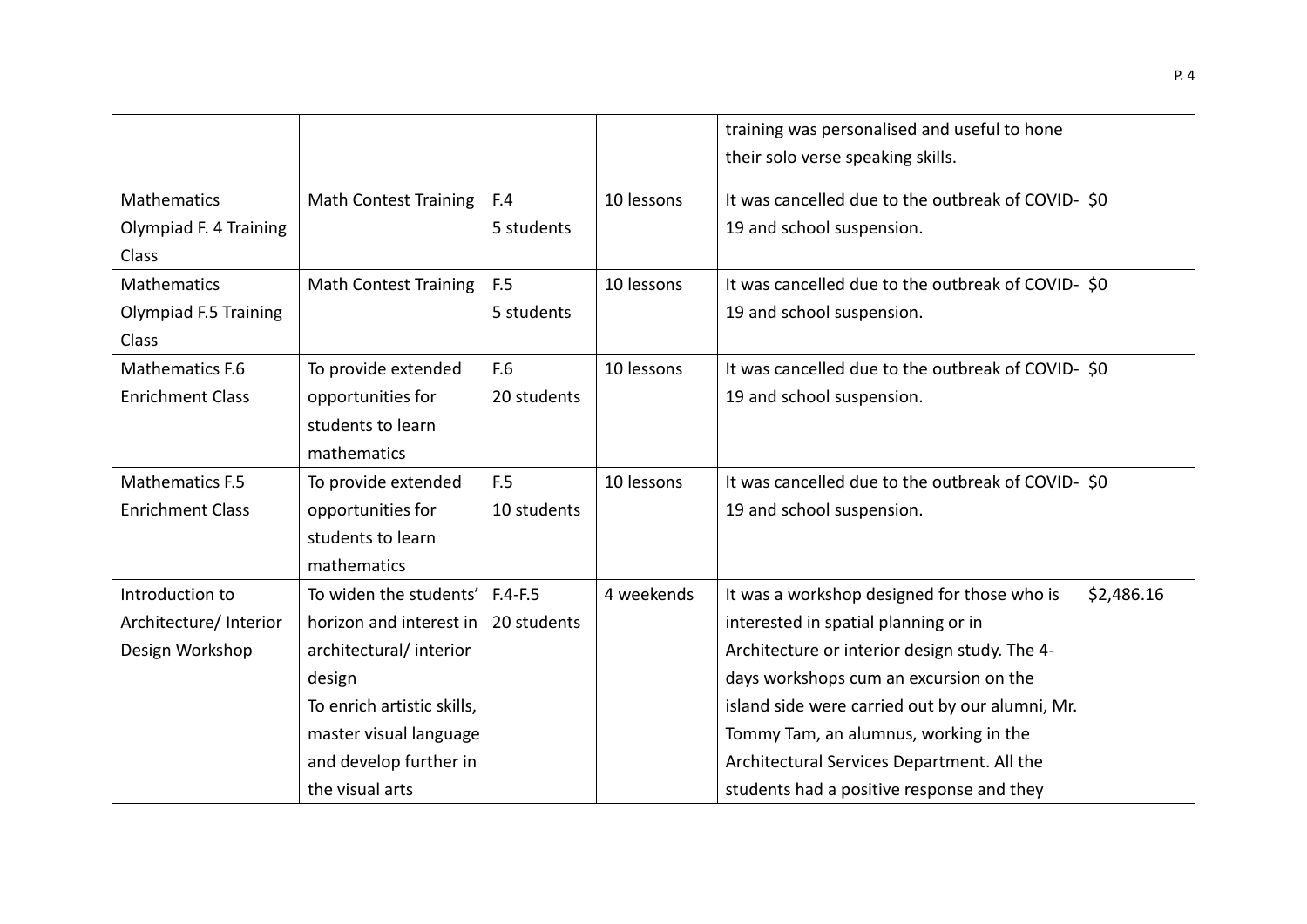|                          | discipline through         |             |            | found the workshop very fruitful and            |         |
|--------------------------|----------------------------|-------------|------------|-------------------------------------------------|---------|
|                          | learning design            |             |            | comprehensive. They were impressed by the       |         |
|                          | To develop a bonding       |             |            | tutor's professionalism and the passion         |         |
|                          | between the alumni         |             |            | towards his career. Special complements to      |         |
|                          | and their siblings         |             |            | Tommy for his generous offer, he has declined   |         |
|                          | through learning in        |             |            | for any tuition fee, which was reverted as the  |         |
|                          | design                     |             |            | subsidy for the coach charges and reference     |         |
|                          |                            |             |            | books.                                          |         |
| <b>Ceramics Throwing</b> | To develop students'       | $F.3-F.6$   | 6 weekends | The workshops were postponed and carried        | \$9,000 |
| Class                    | creativity and             | 20 students |            | out in 2 sessions. Session 2 was carried out in |         |
|                          | imagination                |             |            | summer break, which is a new practice. Both     |         |
|                          | To further enhance         |             |            | teachers and students welcome the               |         |
|                          | students to be self-       |             |            | arrangement as it would be more flexible.       |         |
|                          | directed learners and      |             |            | Students enjoyed the workshop, they found it    |         |
|                          | problem solvers with       |             |            | challenging and inspiring. With the expertise   |         |
|                          | effective learning         |             |            | and caring of the tutor, Mr. Chan Chi Man,      |         |
|                          | habits and problem-        |             |            | they showed satisfactory progress in handling   |         |
|                          | solving skills             |             |            | the throwing pottery and glaze application.     |         |
|                          | To enrich artistic skills, |             |            | Effort of the tutor is highly appreciated.      |         |
|                          | master visual language     |             |            |                                                 |         |
|                          | and develop further in     |             |            |                                                 |         |
|                          | the visual arts            |             |            |                                                 |         |
|                          | discipline through         |             |            |                                                 |         |
|                          | learning ceramics          |             |            |                                                 |         |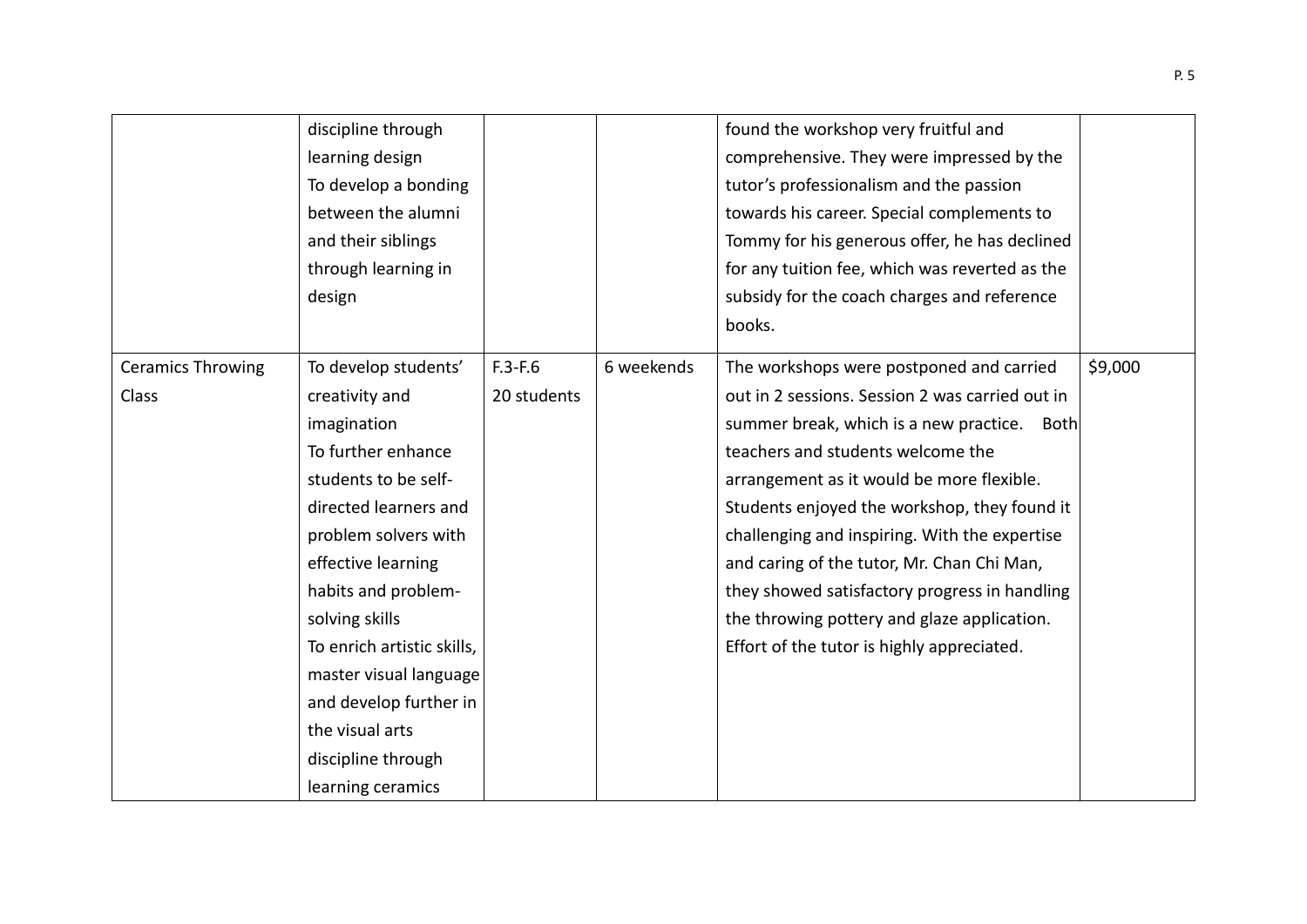| Econ F.6 Elite Class       | To enhance students'   | F.6         | Oct 2020 - | In 2021, around 100% of the students scored        | \$12,000 |
|----------------------------|------------------------|-------------|------------|----------------------------------------------------|----------|
|                            | examination skills and | 15 students | Jan 2021   | level 4 or above, and around 40% of the class      |          |
|                            | to improve their       |             |            | got level 5 or above in the Economics.             |          |
|                            | academic performance   |             |            | Compared to previous years, no student scores      |          |
|                            | in public exam         |             |            |                                                    |          |
|                            |                        |             |            | level 3 or below, which implies the overall        |          |
|                            |                        |             |            | performance is satisfied.                          |          |
|                            |                        |             |            | In the future, boosting students to score          |          |
|                            |                        |             |            | higher than level 5 will be the objective. It is   |          |
|                            |                        |             |            | hoped that the number of students scoring          |          |
|                            |                        |             |            | level 5 <sup>*</sup> or above will also increase.  |          |
|                            |                        |             |            |                                                    |          |
| Econ F.5 Elite Class       | To enhance students'   | F.5         | Mar 2021 - | It was cancelled due to the outbreak of COVID- \$0 |          |
|                            | examination skills and | 15 students | Jun 2021   | 19 and school suspension.                          |          |
|                            | to improve their       |             |            |                                                    |          |
|                            | academic performance   |             |            |                                                    |          |
|                            | in public exam.        |             |            |                                                    |          |
| Geography F.6              | To enhance students'   | F.6         | Oct 2020 - | 68% of the students who have joined the class      | \$8,000  |
| <b>Enrichment Class</b>    | examination skills and | 6 students  | May 2021   | got level 4 or above in the DSE Geography          |          |
|                            | to improve their       |             |            | examination.                                       |          |
|                            | academic performance   |             |            |                                                    |          |
|                            | in public exam         |             |            |                                                    |          |
| <b>BAFS F.5 Enrichment</b> | To enhance students'   | F.5         | Nov 2020 - | It was cancelled due to the outbreak of COVID- \$0 |          |
| Program                    | examination skills and | 12 students | Jul 2021   | 19 and school suspension.                          |          |
|                            | to improve their       |             |            |                                                    |          |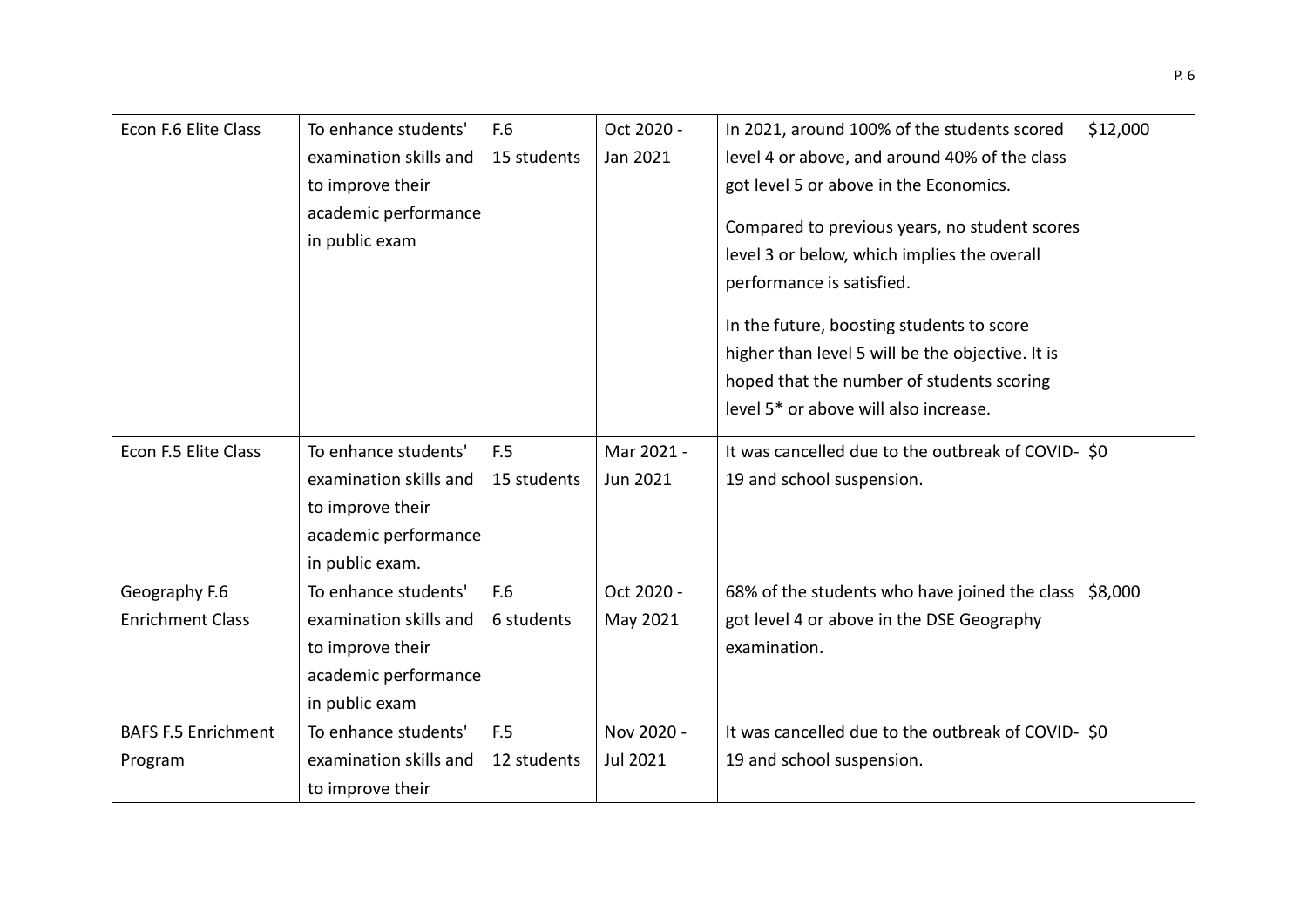|                            | academic performance   |             |                 |                                                    |         |
|----------------------------|------------------------|-------------|-----------------|----------------------------------------------------|---------|
|                            | in public exam.        |             |                 |                                                    |         |
| <b>BAFS F.6 Enrichment</b> | To enhance students'   | F.6         | Nov 2020 -      | It was cancelled due to the outbreak of COVID- \$0 |         |
| Program                    | examination skills and | 12 students | Jul 2021        | 19 and school suspension.                          |         |
|                            | to improve their       |             |                 |                                                    |         |
|                            | academic performance   |             |                 |                                                    |         |
|                            | in public exam.        |             |                 |                                                    |         |
| Economics F.6              | To enhance students'   | <b>F.6A</b> | Mar $2021 -$    | The attendance rate was good (over 70%).           | \$3,150 |
| <b>Enrichment Class</b>    | examination skills and | 10 students | May 2021        | Students were more confident in the                |         |
|                            | to improve their       |             |                 | Economics public exam.                             |         |
|                            | academic performance   |             |                 | The feedback of students was good.                 |         |
|                            | in public exam         |             |                 |                                                    |         |
| Chemistry F.5              | To enrich students'    | F.5         | <b>Nov 2020</b> | The Chemistry Department had planned to            | \$2,100 |
| <b>Enrichment Classes</b>  | chemistry knowledge    | 18 students |                 | organize one enrichment course for F.5             |         |
|                            |                        |             |                 | students in each term. However, due the            |         |
|                            |                        |             |                 | pandemic of Covid 19 at the end of the 1st         |         |
|                            |                        |             |                 | term, students were not allowed to have            |         |
|                            |                        |             |                 | lessons in school in the afternoon. The tutor      |         |
|                            |                        |             |                 | had to conduct the lessons online. There were      |         |
|                            |                        |             |                 | 18 students joined the course.                     |         |
|                            |                        |             |                 | The attendance percentage of the lessons           |         |
|                            |                        |             |                 | conducted in school was 78% and it was             |         |
|                            |                        |             |                 | dropped to 61% when the lessons were               |         |
|                            |                        |             |                 | conducted online. After consulting students'       |         |